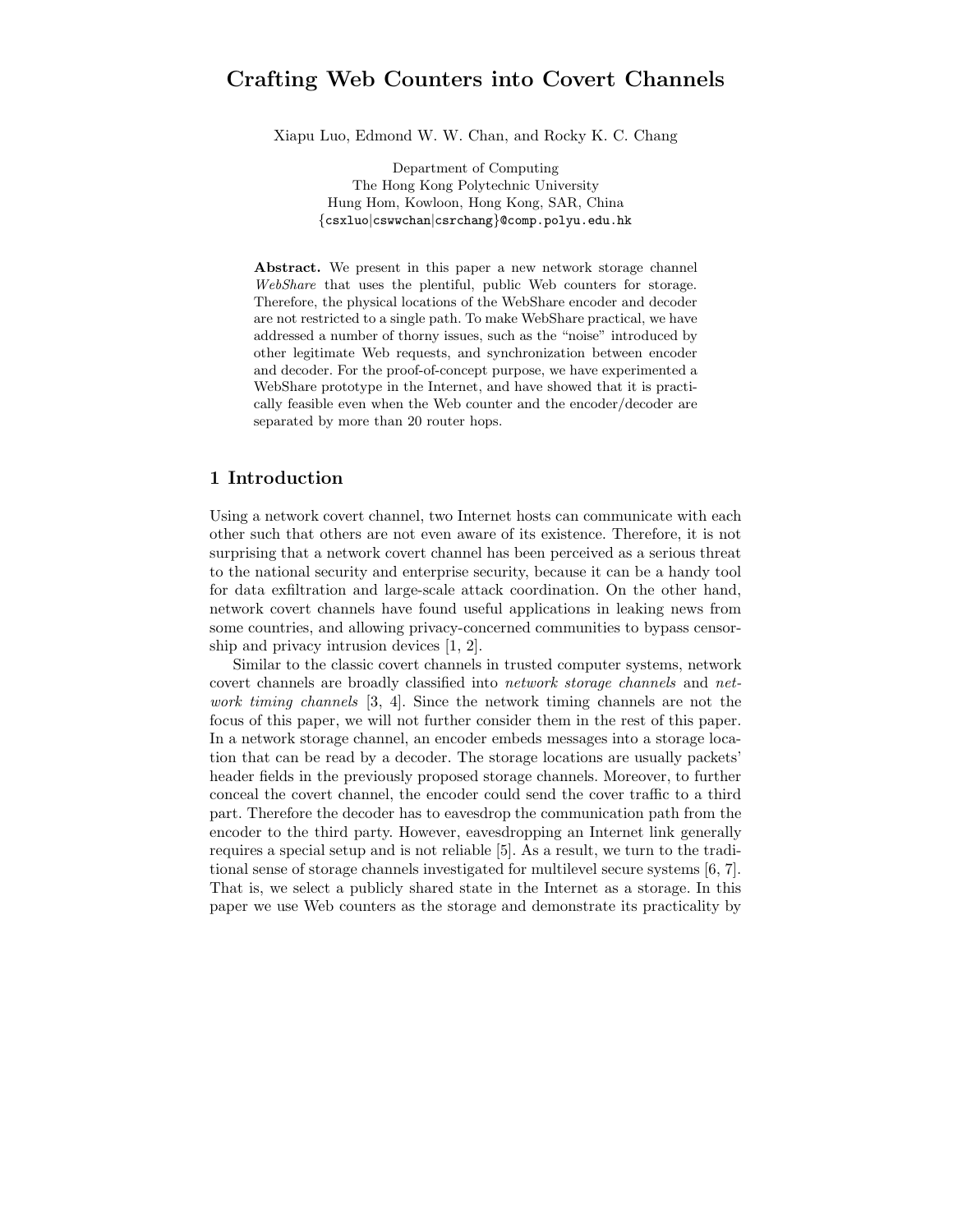presenting WebShare, a new network storage channel based on Web counters. Danezis [8] first mentioned the idea of using Web counters but did not provide any details to realize it.

Furthermore, there are other publicly shared states that could also be exploited for covert communications. In [9], Rowland proposes to encode into the sequence number (SN) of a TCP packet that is "bounced" to a decoder by a TCP server; thus, the SN can be considered as a TCP-layer shared state. Although this method is simple, it can be easily detected based on spoofed source IP address and an unusually large number of TCP SYN packets. As another example, Danezis has recently proposed exploiting the IPID field in the IP header as a shared state [8]. However, the global IPID counter is not supported by all systems. Moreover, the global IPID counter has been exploited for scanning idle ports since 1998 [10]; consequently, many IDSes and firewalls are able to detect and defeat it. As we will show later, the plentiful Web counters used by WebShare do not suffer from the above problems.

Although the basic idea of WebShare is simple, we will show in the rest of the paper that we have overcome many inherent technical issues in the design of WebShare. Notable ones include allowing the encoder and decoder to maintain only loose time synchronization, using multiple counters to increase the capacity, and proposing a site-hopping approach to further camouflage WebShare and boost the capacity. We have also experimented a WebShare prototype in the Internet and have evaluated its performance under different parameter settings. The initial results show that WebShare is practically feasible.

We structure the rest of this paper as follows. Section 2 introduces WebShare and details our approaches to resolving a number of design issues. In section 3, we report the experiment results and findings. Section 4 briefly summarizes the existing works on network storage channels and the defense methods. We finally conclude this paper in section 5.

## 2 WebShare

To communicate covertly through a WebShare channel, both the WebShare encoder and decoder agree on the start time  $T_0$ , and the Web counter to use. As will be explained in subsection 2.2, WebShare does not require strict time synchronization between the encoder and decoder. However, to simplify the discussion, we assume for the time being that the times are perfectly synchronized, and we will later propose methods to mitigate the impact of time desynchronization.

The decoder first fetches the Web counter value before  $T_0$ . After that, the encoding period  $T_E$  and decoding period  $T_D$  alternate between themselves, and the periods are also known to them beforehand. Moreover, define a run as  $T_A = T_E + T_D$ . During each  $T_E$ , the encoder requests the corresponding Web counter once for transmitting bit 1 but does not send any for bit 0. In the next  $T<sub>D</sub>$ , the decoder fetches the Web counter value for message decoding.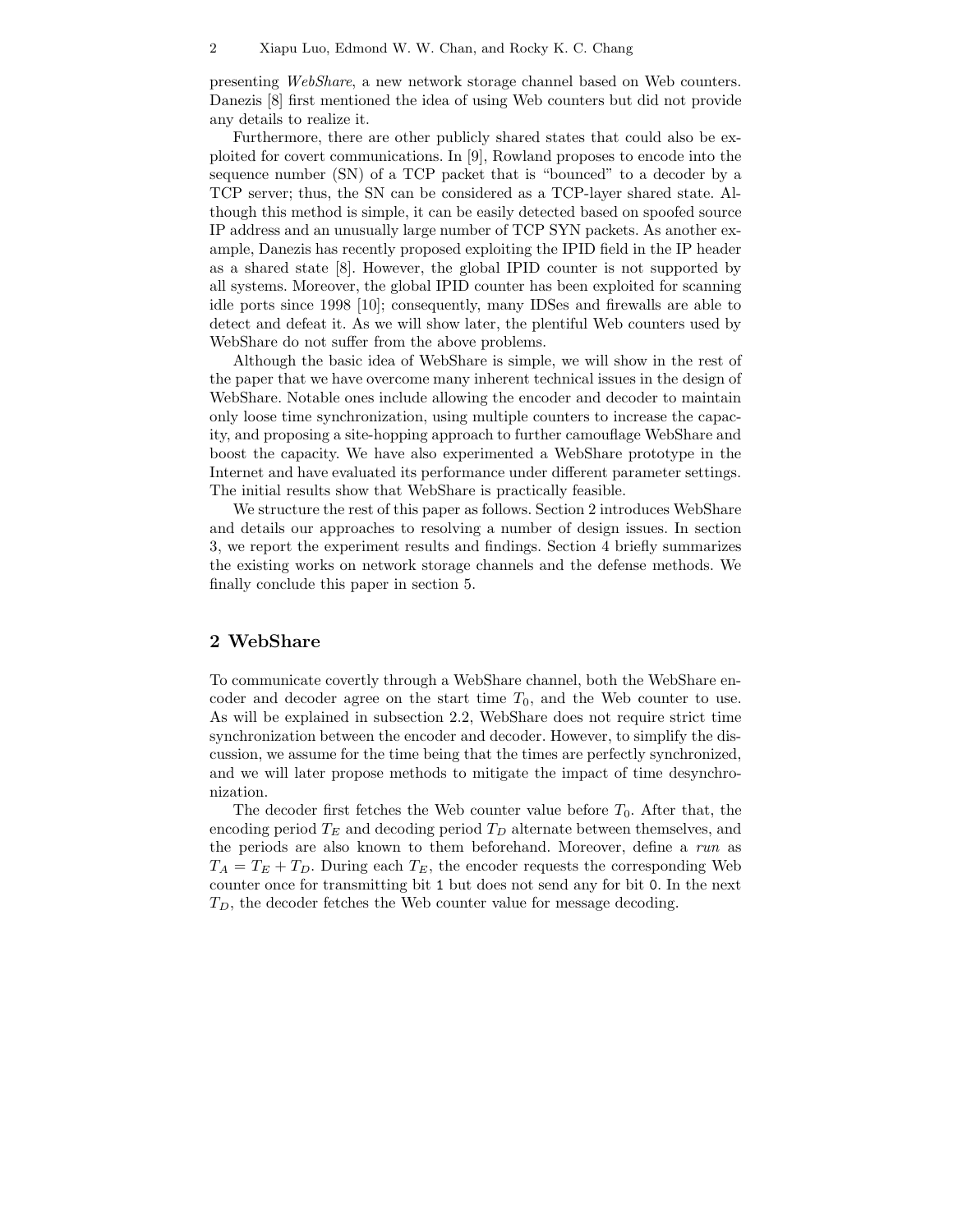In terms of the threat model, we assume that the encoder's incoming and outgoing traffic is all under a passive warden's close scrutiny for the purpose of covert channel detection. We further assume that the Web sites whose counters are used by WebShare do not conduct cooperative intrusion detection [11]. This assumption is reasonable, because the Web sites exploited by WebShare are randomly selected from a vast number of public Web sites. It is therefore very difficult, if not impossible, for them to share the Web access information. Furthermore, the WebShare traffic may not easily trigger an alarm in these Web sites, because it may not increase the counter values frequent enough.

#### 2.1 Noise handling

As the Web counter value could also be increased by other legitimate visitors, additional *noise* will be introduced to the covert messages. Therefore, it is not sufficient to simply send 0 or 1 HTTP request as discussed before. Instead, we set a high enough threshold  $Q^*$  for determining whether the increase in the counter value is due to a covert message. The choice of  $Q^*$  obviously depends on the Webpage's popularity, and we will elaborate the impact of  $Q^*$  on the decoding accuracy in section 3.

We adopt the following notations for explaining the WebShare encoding and decoding algorithms when taking into account of the channel noise.

- $VC_i$ : the bit (0 or 1) sent during the *i*<sup>th</sup>  $T_E$ .
- $V W_i$ : the Web counter value at the end of the *i*th  $T_E$ .
- $VE_i$ : the number of HTTP requests sent for  $VC_i$ .

To transmit bit 0 during the *i*th  $T_E$ , the encoder does not send any HTTP requests, i.e.,  $VE_i = 0$ . To transmit bit 1, the encoder sends a number of contiguous HTTP requests, such that  $V W_i - V W_{i-1} \geq Q^*$ . To account for possible request losses, it is prudent to set  $VE_i > Q^*$ . At the end of the *i*th  $T_D$ ,  $VC_i$  is decoded to bit 0 if  $VW_i - VW_{i-1} < Q^*$ , and to bit 1, otherwise. Figure 1 shows the alternating pattern of  $T_E$  and  $T_D$ , and the change in  $V W_i$ when both sides are perfectly synchronized in time.



Fig. 1. The alternate encoding and decoding periods in WebShare when the encoder and decoder are perfectly synchronized in time.

To conduct a more formal analysis, let  $\mu = \frac{VE_i}{T_E}$  be the encoder's average request sending rate for encoding bit 1 and  $\lambda$  be other visitors' average request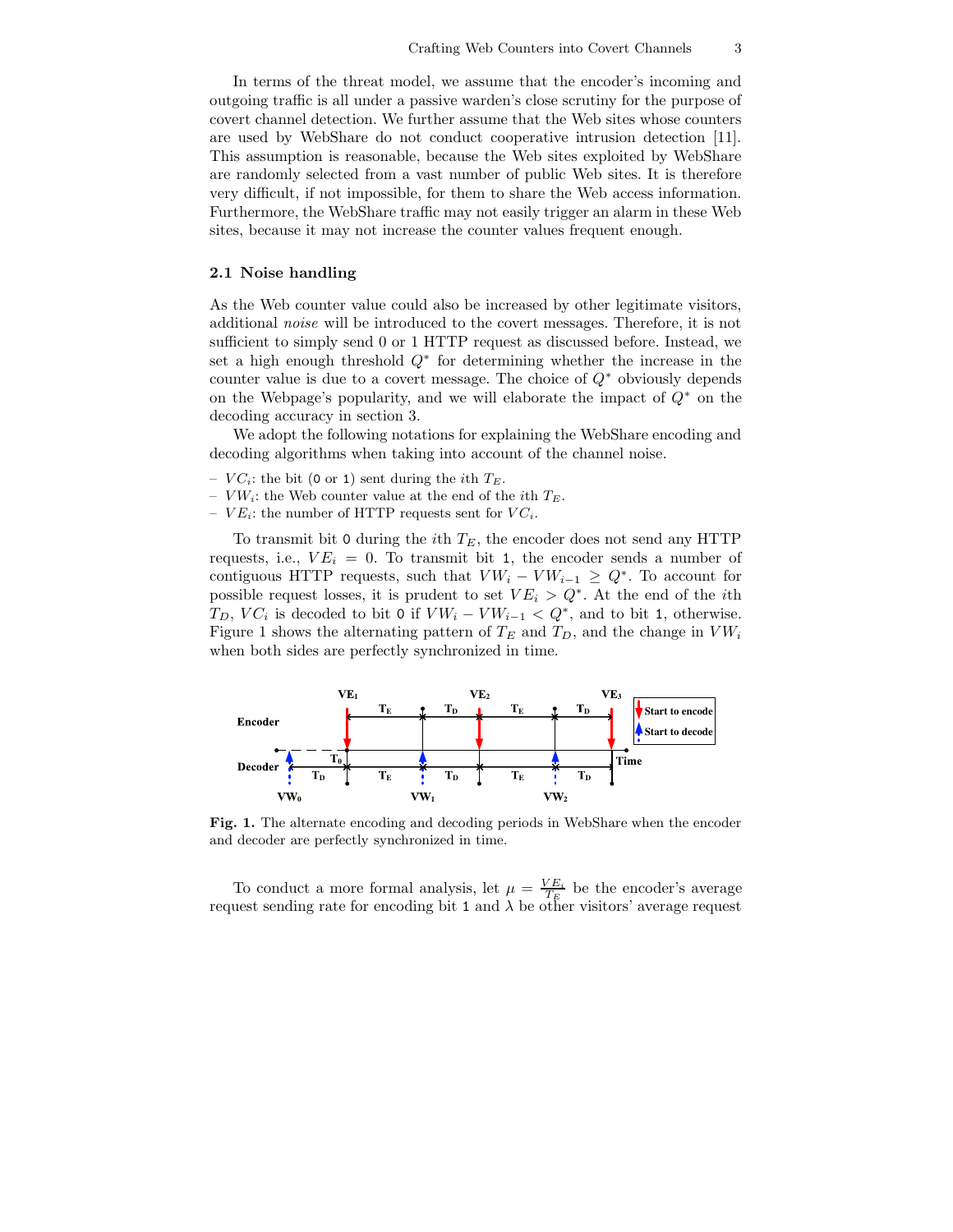arrival rate. Then the following inequalities must be satisfied in order to decode correctly.

$$
(T_E + T_D)\lambda < Q^*.\tag{1}
$$

$$
(T_E + T_D)\lambda + T_E(1 - P_{loss})\mu \ge Q^*,\tag{2}
$$

where  $P_{loss}$  is the probability of a request loss. Note that the encoder could dispatch all requests at the beginning of  $T_E$  or send them out with the constant rate  $\mu$ .

#### 2.2 Mitigating the effect of time desynchronization

In this subsection we show that WebShare requires only loose time synchronization which is made possible by tuning the values of  $T_E$ ,  $T_D$ , and  $Q^*$ . We first let  $T_e$  (or  $T_d$ ) denote the difference between the encoder's (or decoder's) local time and the standard time, and  $T_i = |T_e - T_d|$ . In order not to affect the next run's decoding,  $T_i$  should be less than  $\min\{T_E, T_D\}$ . The special case of  $T_e = T_d = 0$  is therefore the same as the case of perfect synchronization. In the following, we discuss two extreme cases when  $T_i = |T_e| + |T_d|$  which serves as the upper bound for the time difference between the encoder and decoder. The same result also applies to other cases, i.e.  $T_i < |T_e| + |T_d|$ .



Fig. 2. Two time desynchronization scenarios for WebShare.

Figure 2(a) depicts one of the desynchronization scenarios where  $T_e < 0 <$  $T<sub>d</sub>$ . As shown, the encoder starts earlier than what the decoder expects. We can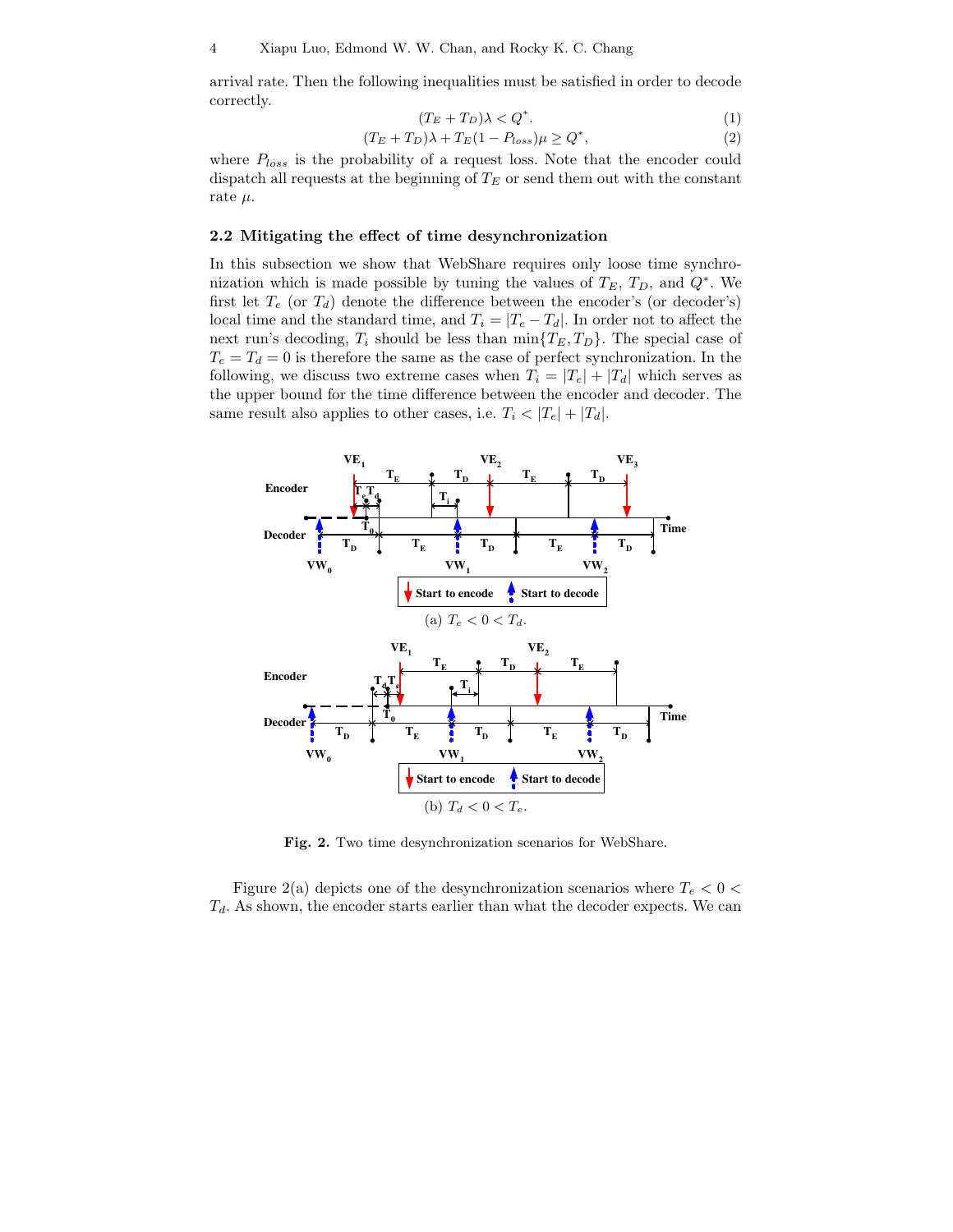also observe from the figure that each  $T_E$  is sandwiched between two consecutive decoding epoches. For example, although  $VE<sub>1</sub>$  requests are dispatched before  $T_0 + T_d$ , its effect is still registered by  $V W_1 - V W_0$ . Hence, it is not difficult to see that if Eqs. (1)-(2) hold, the decoding can still be done correctly.

Figure 2(b) shows an opposite scenario:  $T_d < 0 < T_e$ . As a result, the decoder might interpret part of the HTTP requests from the previous run as the current run's when the requests are sent out with a constant rate  $\mu$ . To decode correctly, we need to consider all four possible cases for any two adjacent bits:  $\{0\ 0\}$ ,  $\{1\}$ 1}, {0 1}, and {1 0}. The same analysis can be done for the first bit in a covert message as if it were preceded by a 0.

For the case of {0 0}, since the encoder does not dispatch HTTP requests, the decoder could correctly extract the two bits if Eq. (1) is satisfied. For the case of  $\{0, 1\}$ , Eq.  $(3)$  must also be fulfilled to decode the bit 1 correctly:

$$
(T_E - T_i)(1 - P_{loss})\mu + (T_E + T_D)\lambda \ge Q^*.
$$
\n
$$
(3)
$$

For the cases of  $\{1\ 1\}$  and  $\{1\ 0\}$ , note that the first bit 1 could be correctly decoded if Eq. (3) is fulfilled. The requirements, however, are different for the second bits. For the case of  $\{1\ 1\}$ ,  $VE_i$  is given by the HTTP requests leftover from the previous run and a portion of the HTTP requests from the current run. Hence, the decoder could extract the correct value if Eq. (2) is satisfied. For the case of  $\{1\ 0\}$ , Eq.  $(4)$  must be fulfilled:

$$
T_i(1 - P_{loss})\mu + (T_E + T_D)\lambda < Q^*.\tag{4}
$$

The remaining issue is to mitigate the adverse impact of  $P_{loss}$ ,  $\lambda$ , and  $T_i$  on the channel quality. First, we can estimate  $P_{loss}$  from the loss rate of the normal requests and mitigate its effect by increasing the values of  $\mu$  and the related parameters, i.e.  $T_E$  and  $Q^*$ . Similarly, we can also estimate  $\lambda$  (see section 3 for the methodology) and alleviate its impact by increasing the value of  $Q^*$ . As for  $T_i$ , we can minimize its impact by employing the network time protocol (NTP), or by exploiting the random beacons widely available in the Internet, e.g., stock indices [12]. Hence,  $T_i$  could be made as small as 100ms. To further mitigate the impact, the encoder could transmit the HTTP requests in bursts at the beginning of  $T_E$ . In this way, HTTP requests will not show up during  $T_i$ , thus minimizing the impact of  $T_i$  for the cases of  $\{1\ 0\}$ ,  $\{0\ 1\}$ , and  $\{1\ 1\}$ .

#### 2.3 Increasing the bit rate

WebShare's data rate is limited by the frequency of incrementing the Web counter. We employ three approaches to improve it. The first approach is to dispatch  $VE_i$  requests for encoding 1 through  $VE_i$  parallel HTTP connections, HTTP request pipelining in a single HTTP connection, or a mixture of the two.

The second approach is to transmit multiple bits in parallel. To do so, the encoder and decoder pre-agree on a set of ordered Web counters. During each  $T_E$ , the encoder sends 1 bit of information to each Web counter. The decoder can therefore retrieve multiple bits from the set of counters in the next  $T_D$ .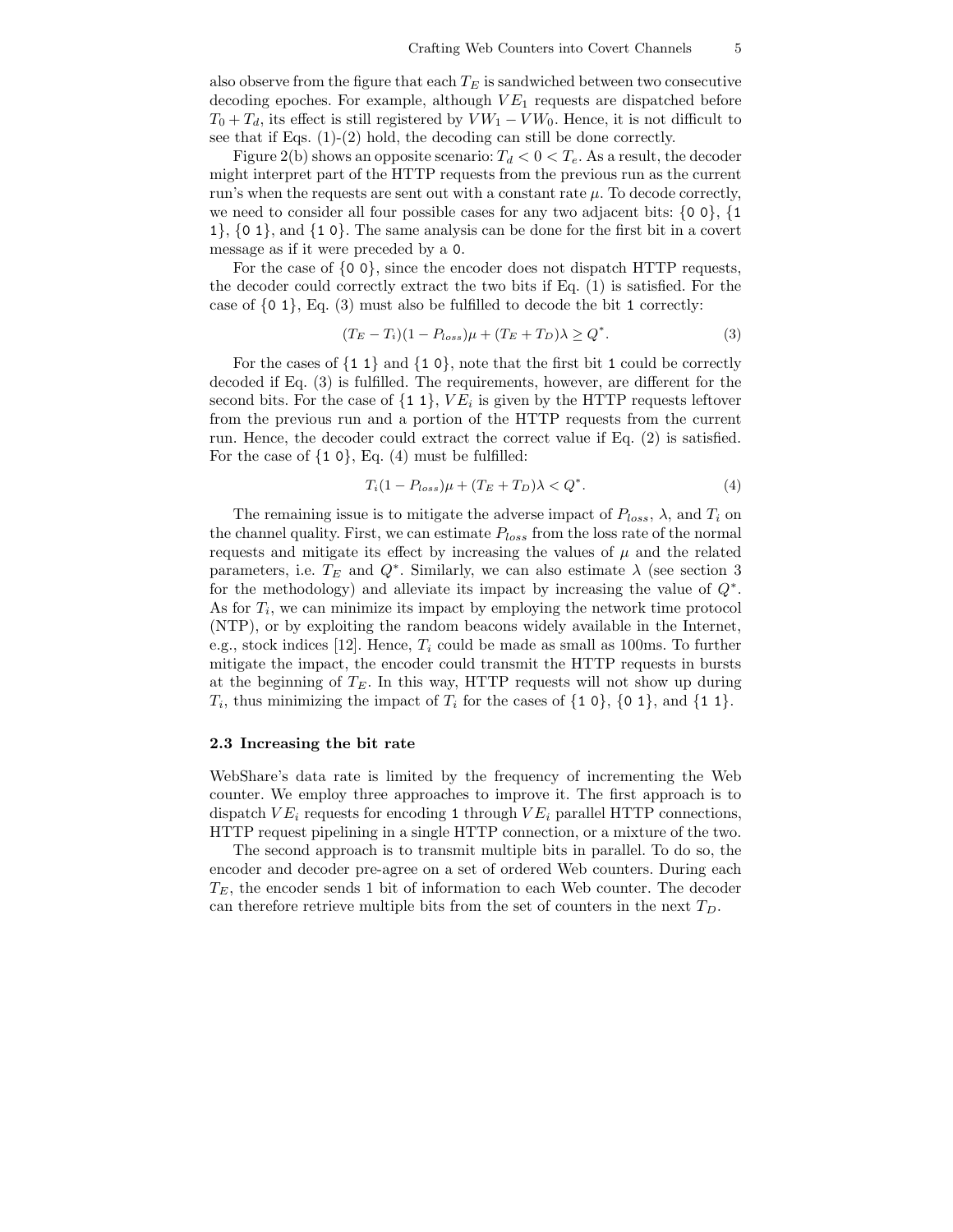The third approach is based on *multilevel quantization*. Take a uniform quantization as an example. To convey an M-bit message, where  $M > 1$ , we partition the increased value of the Web counter into M intervals with an interval size of  $Q^*$ . If the increased value falls into the interval of  $[iQ^*, (i + 1)Q^*)$ ,  $0 \leq i \leq M-1$ , then the message is decoded as i. If the number is larger than or equal to  $(M-1)Q^*$ , then the message is decoded as  $M-1$ . As a result, the encoder could deliver  $\log_2 M$  bits within a run.

### 2.4 Site-hopping

Recall that one of the methods of increasing WebShare's data rate is to use a set of Web counters. Using a fixed set of Web counters repeatedly, however, could increase the vulnerability of being detected. To remove this static behavior, we propose to change the set of Web counters dynamically. This idea is similar to frequency hopping in the spread spectrum communication [13]; therefore, we name it as *site-hopping*. For example, the encoder and decoder can use two sets of nonoverlapping Web counters alternately.

Besides the advantage of further camouflaging WebShare, this approach in fact helps increase the channel throughput, provided that any two consecutive sets of S counters do not have any overlap. To see why, consider the previous example again. Now it is possible to parallelize the encoding and decoding operations: while the encoder is sending S bits to the first (or second) set of Web counters, the decoder can simultaneously read S bits from the second (or first) set of Web counters.

To deploy the site-hopping approach, we have to resolve two important design issues. The first is to let both the encoder and decoder agree on the same set of Web counters each time. However, because of the additional overhead, we do not prefer to use the covert channel to communicate this information. The second is to ensure that any two adjacent sets of S Web counters do not overlap, which is required for achieving the parallelism and for reducing the decoding errors.

We propose a novel, and yet simple, approach based on enumerative combinatorics [14] to resolve the two issues. Assume that both the encoder and decoder have agreed on the list of N, where  $N \gg S$ , available Web counters and a shared secret key  $K_0$ . We partition the N Web counters into two groups with  $N_1 = LS$  counters and  $N_2 > S$  counters, respectively. Therefore, for a given order of  $N_1$  counters, we could send  $L$   $S$ -bit segments of the message using nonoverlapped sets of counters. After sending the first  $L$  segments, we could consider a different order of the  $N_1$  counters, and perform the similar steps. However, there may be overlapping between the last set of  $S$  counters for the *i*th  $N_1$ -bit block and the first set of S counters for the  $(i + 1)$ th  $N_1$ -bit block. Our solution to this problem is to use a randomly selected set of S Web counters from the second group as a separator between the two adjacent blocks. Therefore, at least S bits of information can be transmitted before revisiting a Web counter.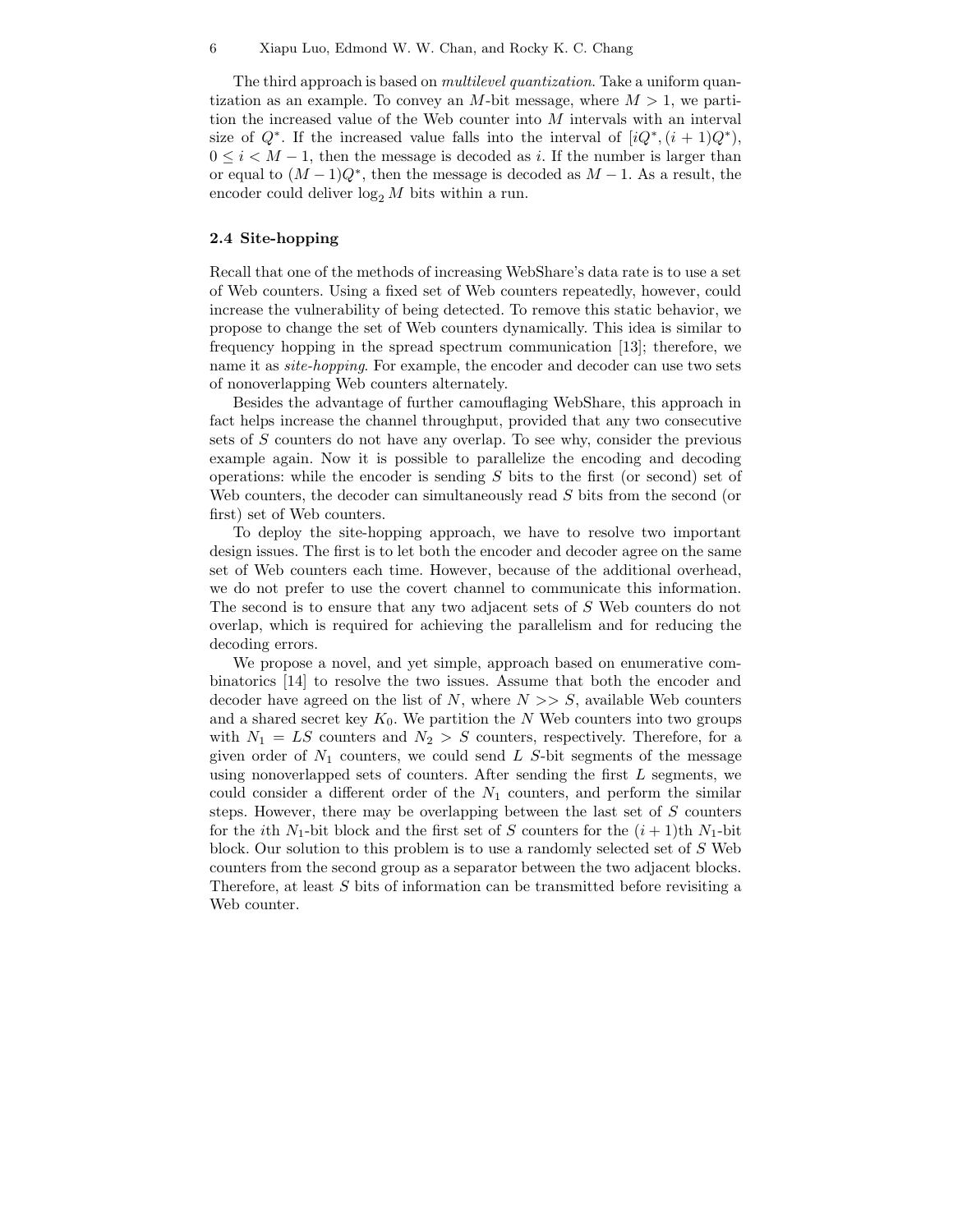To agree on the same set of counters for each S-bit message, both the encoder and decoder must first agree on the exact order of the  $N_1$  counters to use for each  $N_1$ -bit block, and there are  $NC_P = N_1!$  of them. Both must also agree on the set and order of the  $S$  counters from the second group after sending each  $N_1$ -bit block; there are a total of  $NC_C = \begin{pmatrix} N_2 \\ S \end{pmatrix}$ S  $S! = \frac{N_2!}{(N_2-S)!}$  such sequences. From the field of enumerative combinatorics, there exist unranking algorithms for permutations [15] (or binomial coefficients [14]) that map a positive integer uniquely to each permutation (or combination). For this purpose, we have designed an algorithm to index the  $NC_C$  sequences. Therefore, if both the encoder and decoder could come up the same indices for permutations or combinations, they could use the unranking algorithms to agree on the same set of Web counters. We use the following procedures to generate the indices securely. Let  $Idx_P$ and  $Idx_C$  be the indices for the permutations and combinations, respectively. Let  $H_P$  and  $H_C$  be good hash functions that output pseudo-random values in the range of  $[1, NC_P]$  and  $[1, NC_C]$ , respectively. The indices can be computed randomly according to the following rules:

$$
Idx_{P,i-1} = H_P(K_{i-1}) \text{ and } Idx_{C,i-1} = H_C(K_{i-1}),
$$
  

$$
K_i = Idx_{P,i-1} \oplus Idx_{C,i-1}, \quad i > 0.
$$

#### 3 Experiment Results

We have prototyped WebShare encoder and decoder using Perl 5.8 under Linux kernel v2.6.8. Altogether we have conducted experiments on 220 randomly selected Web counters, whose hosting servers are located in ten different geographical locations. The Web counters increase their values on receiving an HTTP request. The encoder and decoder run on different machines in our campus network; their round-trip times (RTTs) to each Web counter are therefore very similar. Moreover, to make  $T_i$  as small as possible, we use the NTP to synchronize the encoder's and decoder's clocks. We have also examined the impact of  $T_i$  on the decoding accuracy, and the results validate our arguments in section 2.

As recalled, one of the major factors affecting the decoding accuracy is the unavoidable noise from legitimate visitors. This factor directly affects the choice of Q<sup>∗</sup> , which determines whether the counter increment should be accepted as bit 1. To obtain a suitable value of  $Q^*$  for our target Webpages, we have performed a one-week measurement to study their popularity. During the measurement period, a node at our campus network queried the counter values of the 220 Webpages every hour. Figure 3(a) shows the empirical CDF (ECDF) of the average rate of requesting the Web counters, denoted by  $\lambda$  requests/second. Over  $95\%$  of the measured Web counters have their  $\lambda$ s smaller than 0.01, while the  $\lambda$ s for all the Web counters are no greater than 0.08. Thus, it is reasonable to choose  $Q^* = 2$  to mitigate the noise-induced errors.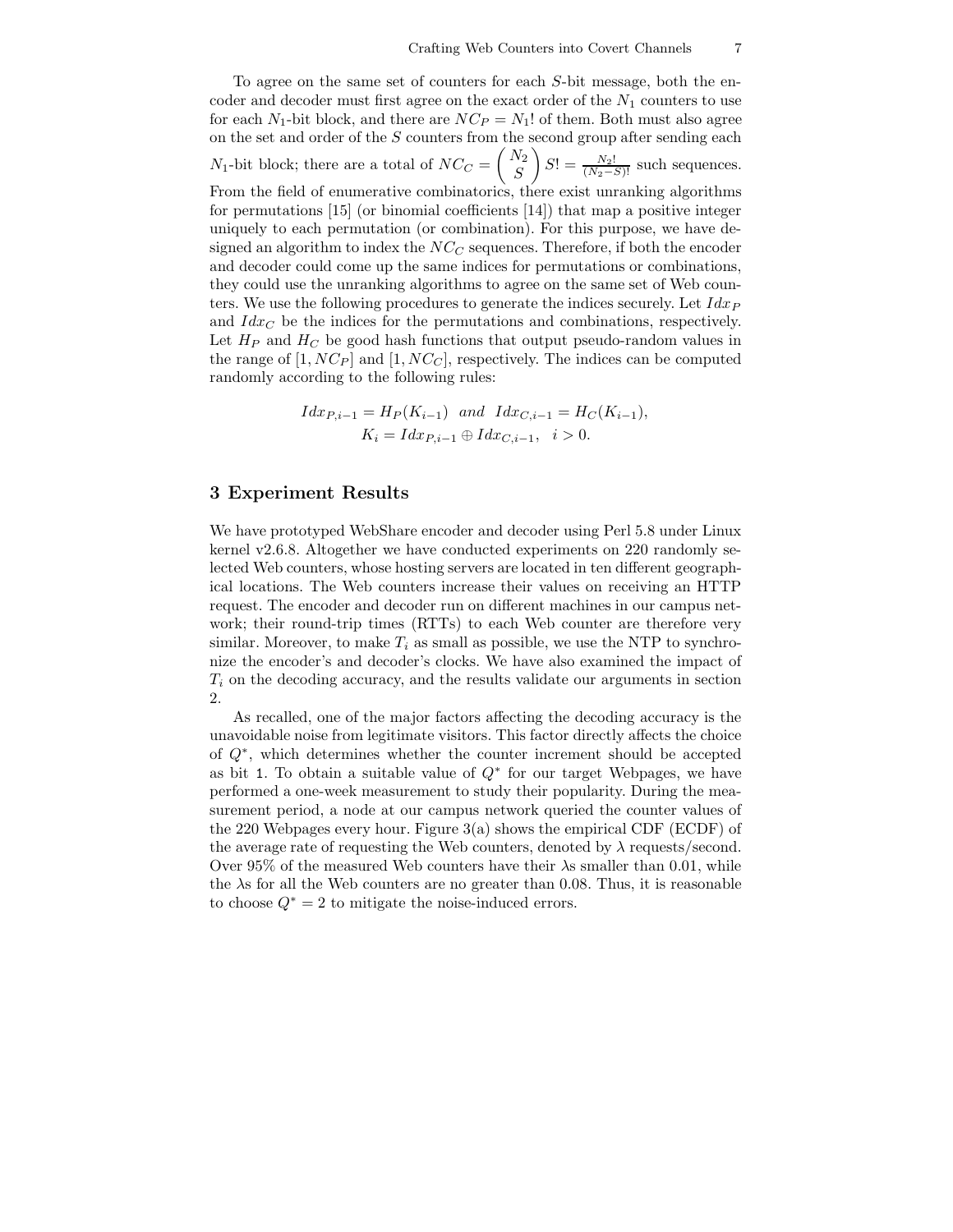#### 3.1 An evaluation of WebShare

Distribution of Web counters' write times We report the distributions of seven Web counters' write times, and we select these Web counters randomly from the original set. The write time is defined as the duration between a node's transmission of a TCP SYN packet (for initiating an HTTP connection) to a Web server and its reception of the counter's value from the server's responses. The write time could affect the channel accuracy, and the choices of  $T_E$  and  $T_D$ .

We measure the write times for the seven Web counters and obtain a total of 2,880 samples; each measurement is conducted with a single HTTP request. Figure 3(b) shows the box-and-whisker plot of the write time measurements, and we identify the Web counters by their geographical locations. Each box includes the lower quartile, median, and upper quartile values of the write time samples. The whiskers extended from the box represent 1.5 interquartile range of the samples. We have summarized the statistics and their respective hop counts in Table 1. Although the mean write time for each Web counter is smaller than 2s, the measured write times could range from 0.120s to 82.684s. Moreover, the variations of the write times for some Web counters, such as those in SG, AU, and US, are much larger than others. As shall see shortly, the write time variations can adversely affect Webshare's accuracy.



(a) ECDF of legitimate visitors' aver-(b) Distribution of the seven Web age arrival rates  $(\lambda)$ . counters' write times.

Fig. 3. Some measured characteristics of the Web counters under consideration.

Choices of  $T_E$  and  $T_D$  We have measured WebShare's performance under various configurations of  $T_E$  and  $T_D$  ( $T_E, T_D \in \{0.25, 0.50, 1.00\}\text{s}$ ) using the seven Web counters. For these experiments, we set  $Q^* = 2$ , and the encoder conveys a random 16-bit message to the decoder. Moreover, the encoder employs one Web server for each measurement, and sends  $VE_i = 3$  requests in parallel in order to mitigate the error due to encoding delays and request losses. For each configuration of  $(T_E, T_D)$ , we measure the raw bit error rate (BER) on the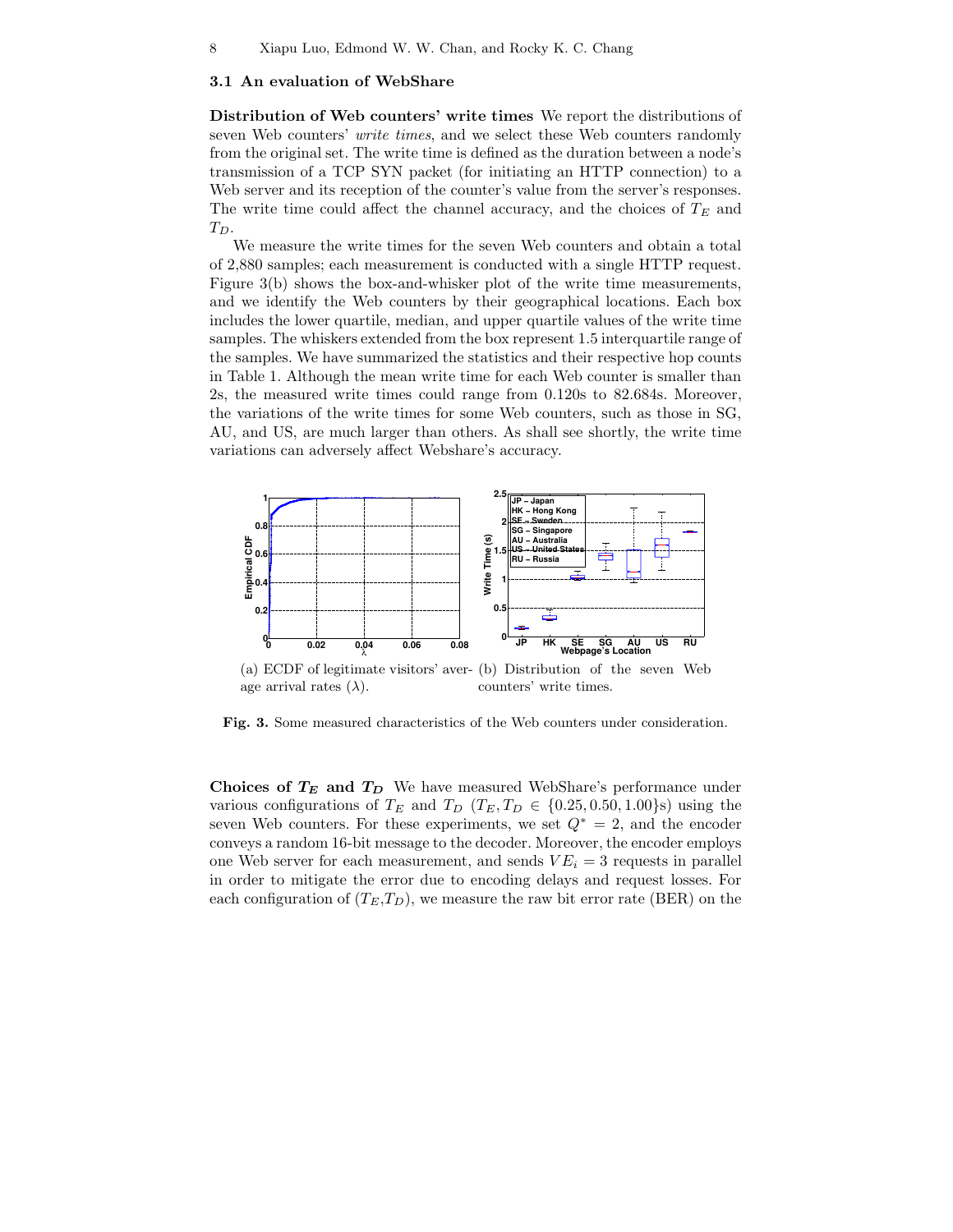decoder side for 30 times, in terms of the Hamming distance. The acceptable BER depends on various factors, such as the forward error correction code in use and the application requirement.

**Table 1.** Measured BERs for seven Web counters under different  $(T_E, T_D)$ . The four values under the column of "Write Time" represent the lower limit of and the upper limit of the 95% confidence intervals for the sample means, the sample means, and the standard deviation, respectively.

| Locations Hops |    | Write Time (s)              |          |       | $T_E$ with $T_D = 1$ s $T_D$ with $T_E = 1$ s $T_E = T_D$ |       |       |
|----------------|----|-----------------------------|----------|-------|-----------------------------------------------------------|-------|-------|
|                |    |                             | 250ms    | 500ms | 250ms                                                     | 500ms | $=1s$ |
| JP             | 16 | .1695/.1928/.1811/.3192     | .0479    | .0146 | .4708                                                     | .4667 |       |
| HK             | 14 | .7353/.7935/.7644/.9876     | .0750    | .0167 | .4708                                                     | .4625 | .0063 |
| SE             |    | 1.042/1.0582/1.0501/02211   | $\Omega$ | .0125 | .4688                                                     | .4604 | .0208 |
| SG             | 16 | 1.5631/1.6352/1.5991/.9870  | .1667    | .0958 | .4646                                                     | .4562 | .1146 |
| AU             | 23 | 1.6296/1.8069/1.7182/2.4280 | .3083    | .2875 | .4813                                                     | .4250 | .2604 |
| US             | 18 | 1.6632/1.7743/1.7188/1.5214 | .1500    | .0333 | .4729                                                     | .4292 | .0729 |
| RU             | 15 | 1.8297/1.8496/1.8397/.2713  | .3979    | .3521 | .4604                                                     | .4396 | .0531 |

As shown in Table 1, the channel accuracy depends greatly on the Webpages' write times. Notice that when  $T_E = T_D = 1s$ , WebShare performs very well with the BERs of less than 3% for some locations, such as JP, HK, and SE. We have verified that the errors are mostly due to the background legitimate requests and dropping of the encoder's and decoder's requests. However, Webshare shows poorer performance for some other locations, especially for AU, SG, and US whose write times exhibit very high variations, or whose mean write times are greater than  $T_E$  and  $T_D$ . A simple way to relieve this problem is to ensure that the values of  $T_E$  and  $T_D$  are greater than the Webpages' write times.

Besides, we observe that it is more likely to incur a higher BER for  $T_D < T_E$ ; however, a small  $T_E$  generally has less impact on the channel performance. We conjecture that the errors may be due to the interference from the encoder's next counter update. Depending on the design of the Web counter and the Web server's program design, the server may not produce the HTTP response immediately after the counter update. On the other hand, even if  $T_E$  is small, the Web server can still produce the response for the decoder's request based on the current counter value, as long as  $T_D$  is long enough and no later request interferes the current value. Thus, it's prudent to assign a longer  $T_D$  in order to increase the decoding accuracy.

Performance gain of the site-hopping approach As discussed in Section 2.4, the site-hopping approach helps enhance both the throughput and the channel accuracy. To measure the performance gain obtained by the sitehopping approach, we adopt the same experiment settings as the last section:  $Q^* = 2$  and  $VE_i = 3$ , and the encoder conveys a random 16-bit message to the decoder. To avoid overlapping between two adjacent sets of Web counters, the encoder and decoder agree on two distinct sets of randomly selected  $S \in \{2, 4, 8, 16\}$  Web counters from the original 220 Web counters. The encoder issues HTTP requests to the  $S$  Web counters concurrently during each  $T_E$ .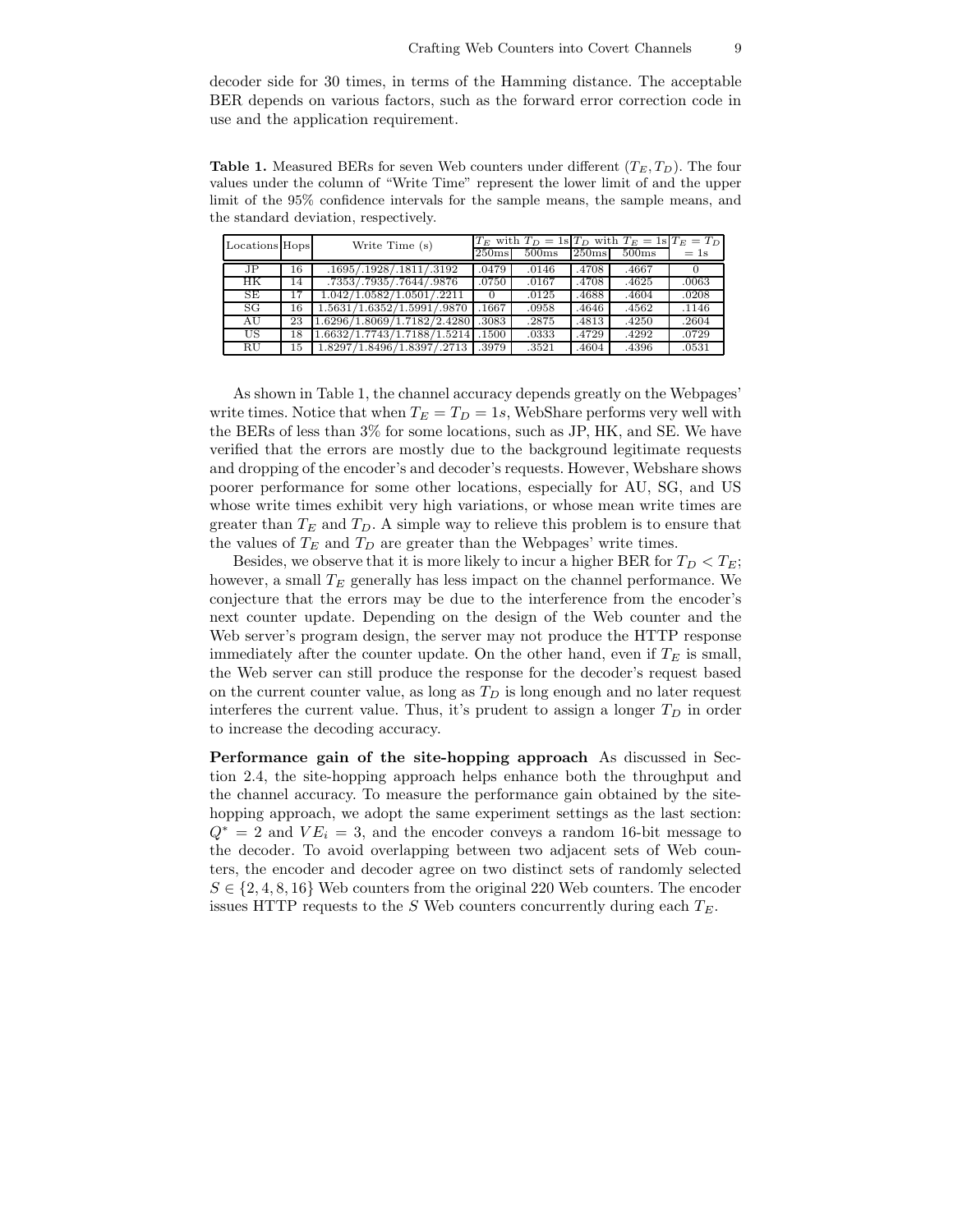#### 10 Xiapu Luo, Edmond W. W. Chan, and Rocky K. C. Chang

Figure 4 shows the measured BERs for  $T_E \in \{0.25, 0.50, 1.00, 2.00\}$ s and S. As the results show, the site-hopping approach can improve the WebShare channel accuracy. For example, when  $T_E \geq 1$ s, all measured BERs are no greater than 1%. Even when  $T_E = 250$ ms, the channel's BER with  $S = 2$  can stay below 5%. These results confirm that site-hopping can effectively mitigate the interference from the encoder's next counter update. Furthermore, since the encoder transmits at most  $S$  bits in parallel, and both the encoding and decoding processes are conducted in parallel, we expect that the site-hopping approach can improve the channel throughput by a factor of  $[(T_E+T_D)S]/T_E$ . Our experiment results are indeed close to the expected results. For instance, when  $T_E = 250$ ms and  $T_D = 1$ s, Webshare with site-hopping achieves a throughput of 57.816 bits/s, whereas that without site-hopping is only 0.789 bits/s.



Fig. 4. Measured BERs for WebShare with site-hopping,  $Q^* = 2$ , and  $VE_i = 3$  for various values of  $S$  and  $T_E$ .

## 4 Related Works

There have been quite a number of TCP/IP-based network storage channels proposed for the past few years. In the network layer, many methods have been proposed to hide data in the IP packets and ICMP packets. Virtually all possible fields in the IP headers have been exploited for storage covert channels [9, 16, 17, 18]. The fields in the TCP header are also equally exploited for embedding storage covert channels [9, 19, 20, 17]. On the application layer, HTTP not only has been used as a substrate for tunneling other protocols [21], but also utilized to implement covert channels [1, 22, 2, 23], some of which have been deployed to facilitate anonymous communications [1, 23].

On the defense side, neural network and support vector machines have been adopted to detect storage covert channels based on the ISN of TCP flows [24, 25, 17]. Moreover, statistical approaches have been proposed to detect covert channels over HTTP [26, 2]. Besides detection, another approach is to neutralize covert channels by performing active operations on the traffic.

The basic idea of frequency-hopping has also been used in the Infranet system to avoid widespread discovery and blocking [27, 23]. However, there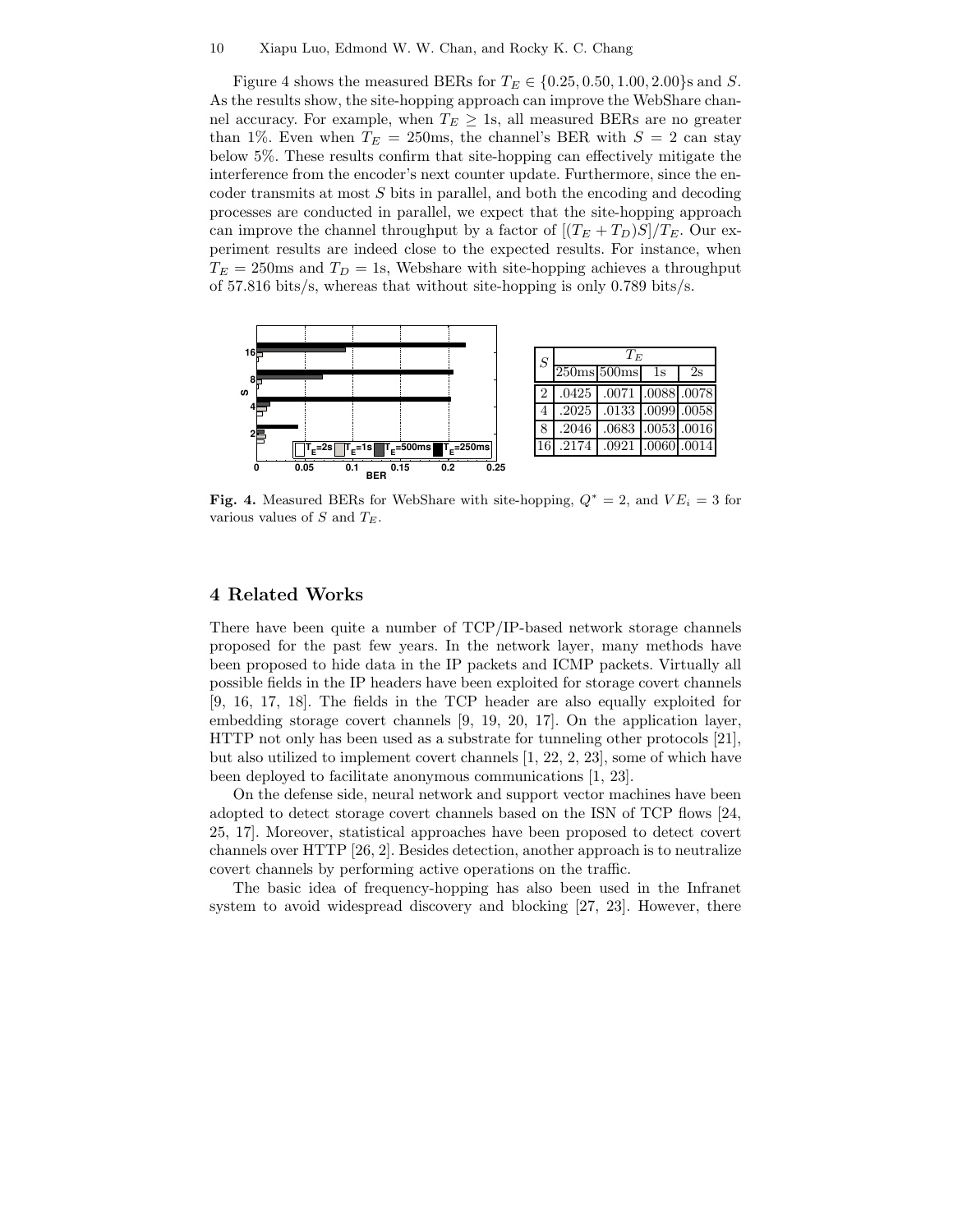are important differences between our site-hopping approach and the ones in [27, 23]. First, all Web counters in WebShare are essentially "victims." In other words, the encoder and decoder just need to find and use these Web counters. However, the proxies in the Infranet system need extra cooperation and installation. Second, our pseudo-random sequence algorithm, which is based on enumerative combinatorics, not only could generate pseudo-random sequences, but also guarantee that there are no overlapping in the consecutive sets of members. The algorithm in Infranet, however, does not provide this feature.

## 5 Conclusions

In this paper, we have proposed WebShare, a new network storage channel using Web counters to relay covert messages. A WebShare decoder can be located anywhere to read the messages written by an encoder. We have shown that WebShare requires only loose time synchronization between the encoder and decoder. The channel data rate can also be increased by various schemes, such as using multiple counters and the site-hopping technique. Moreover, we have demonstrated its feasibility by prototyping the WebShare encoder and decoder and performed extensive experiments in the Internet. We have measured its decoding accuracy and studied the impact of different parameters on its performance.

Besides, we have conducted an information-theoretic analysis of WebShare's capacity and have proposed a new detection system designed for WebShare. However, due to the paper limit, we could not present them in this paper. We are in the process of reporting them in the forthcoming paper.

## Acknowledgment

The work described in this paper was partially supported by a grant from the Research Grant Council of the Hong Kong Special Administrative Region, China (Project No. PolyU  $5080/02E$ ) and a grant from the Cisco University Research Program Fund at Community Foundation Silicon Valley.

## References

- 1. M. Bauer. New covert channels in HTTP: Adding unwitting Web browsers to anonymity sets. In Proc. ACM Workshop on Privacy in the Electronic Society, 2003.
- 2. K. Borders and A. Prakash. Web Tap: Detecting covert Web traffic. In Proc. ACM CCS, 2004.
- 3. DoD US. Department of defense trusted computer system evaluation criteria (orange book). Technical Report DoD 5200.28-STD, National Computer Security Center, Dec. 1985.